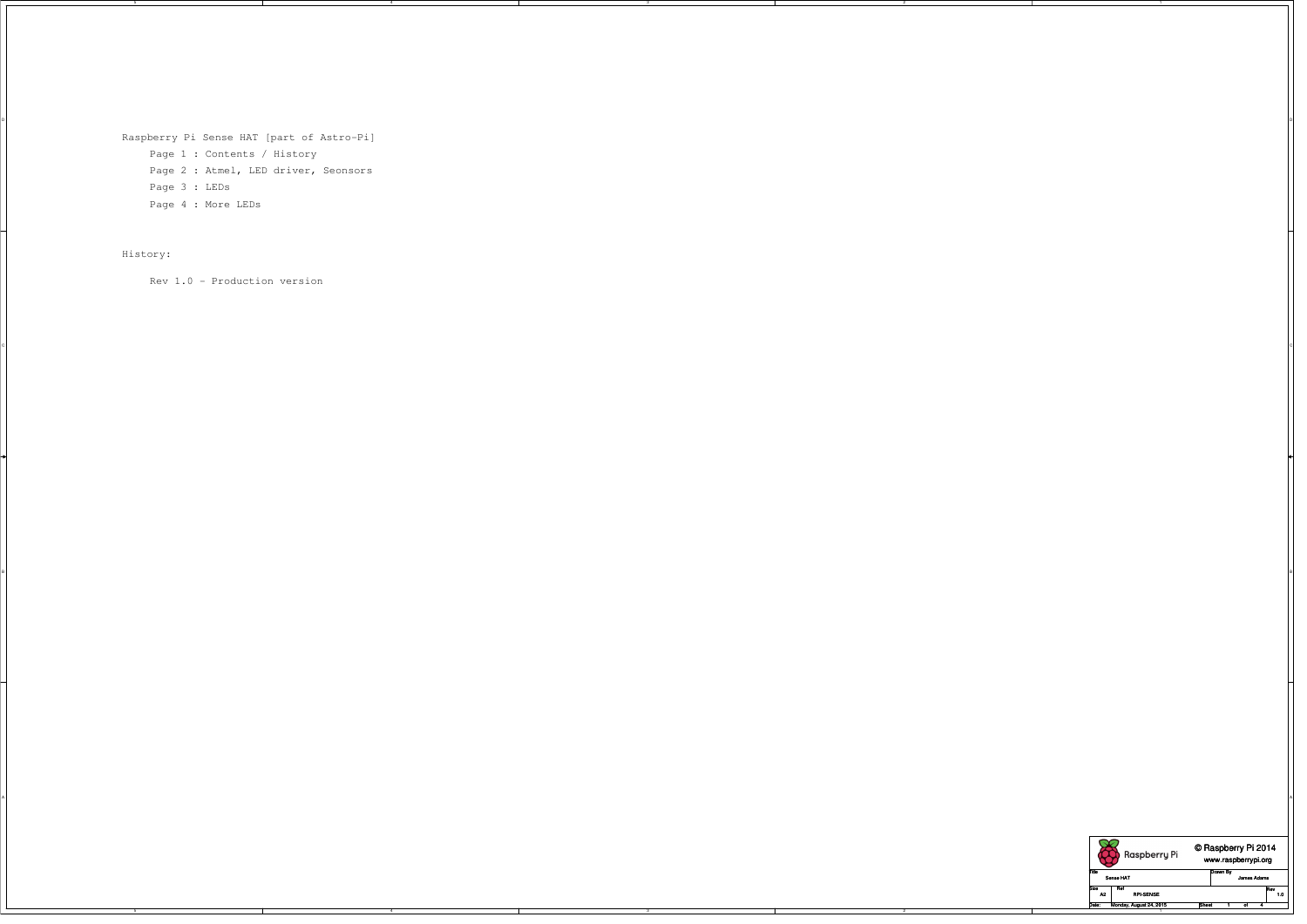5

5

4

4

3

3

A

2

2

1

1

PB3\_PROG\_MOSI

5V















PP1





Scan joystick state every start (or end) of frame:<br>1. Turn off LEDs (take LED\_OE\_N high)<br>2. Make Port D [7:3] inputs<br>3. Read button state from Port D [7:3]<br>4. Make Port D outputs again, re-enable LED driver, start next fra



PP4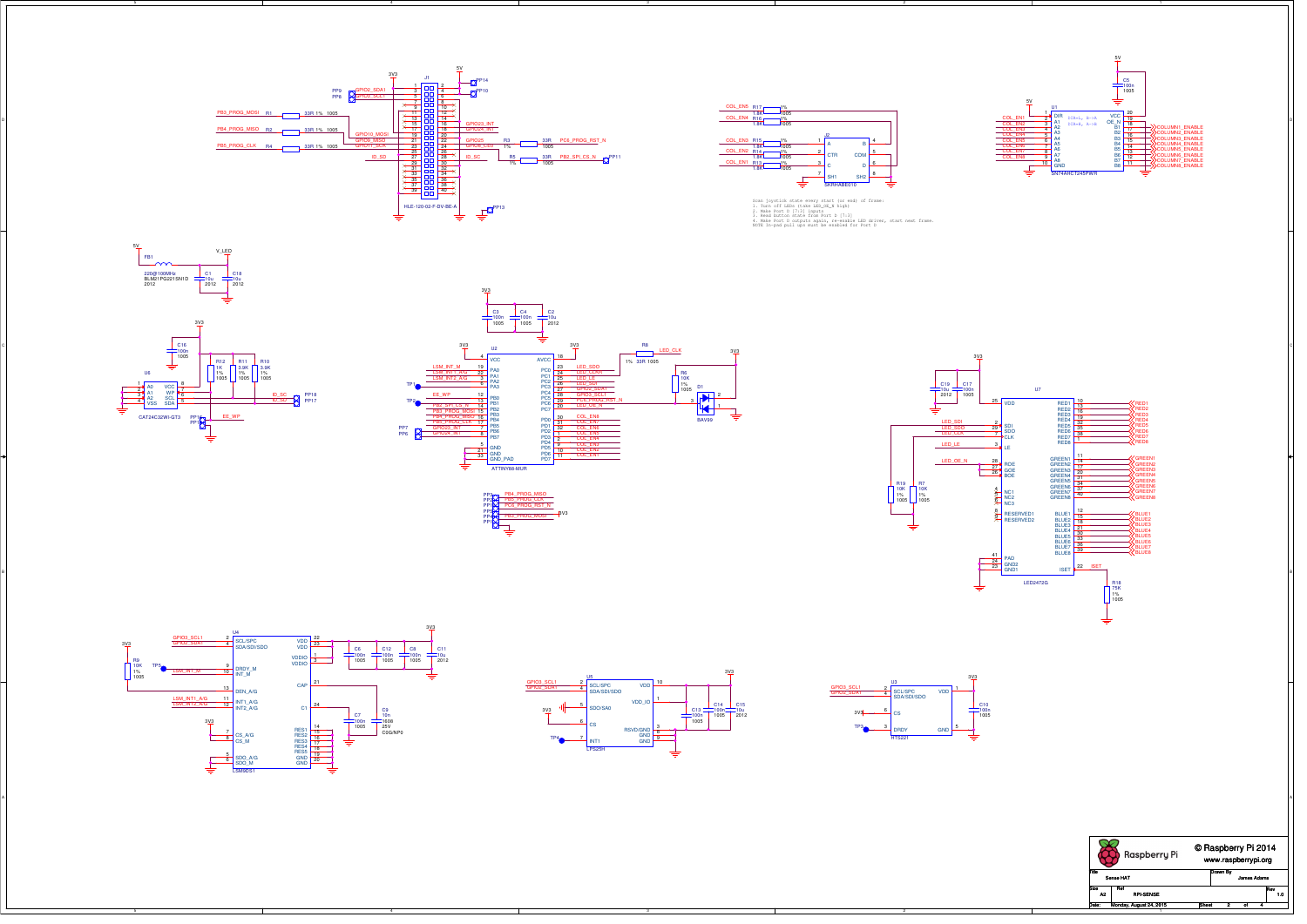C

B

A



RED1